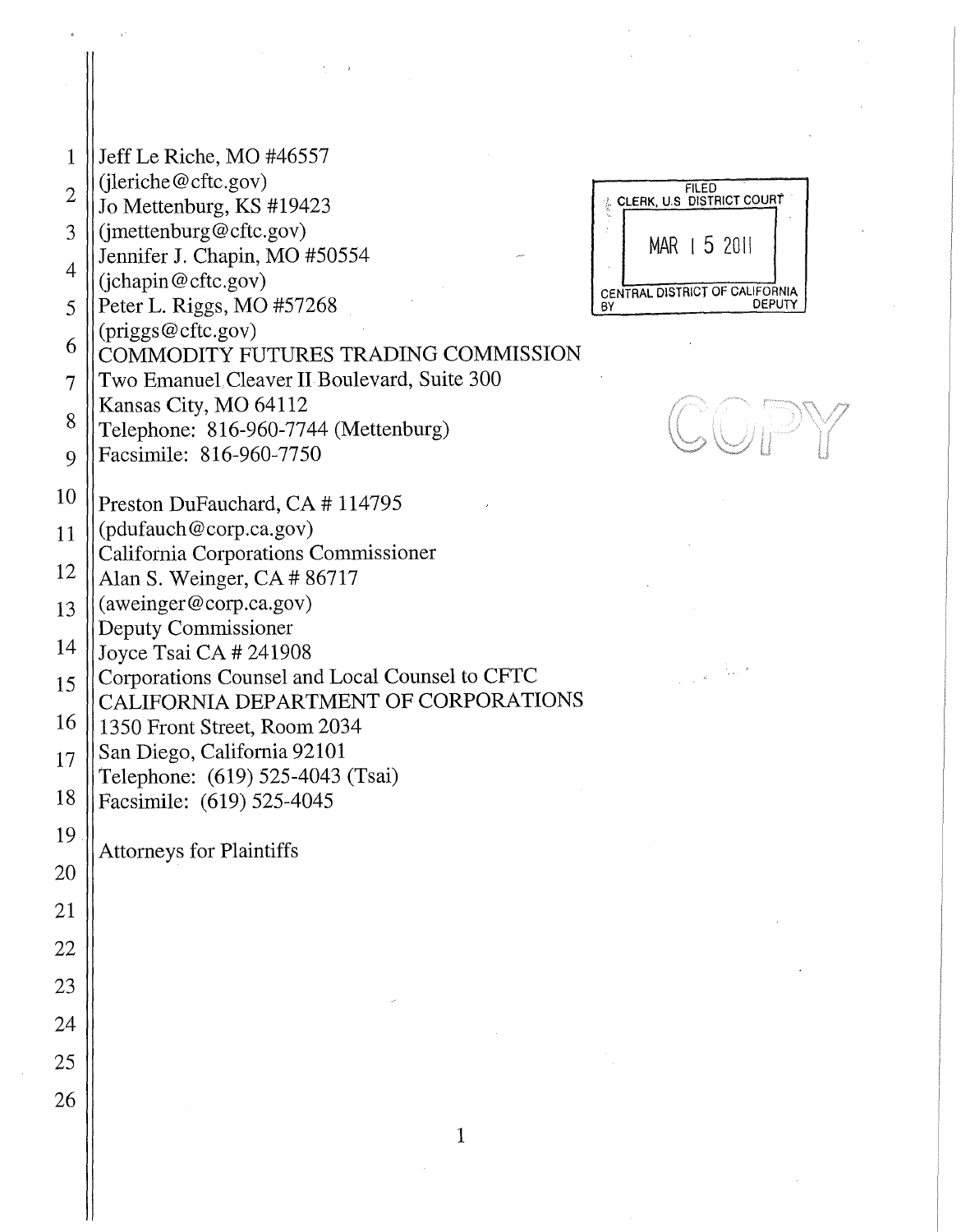|                |                                                                               | <b>FILED</b>                                                              |
|----------------|-------------------------------------------------------------------------------|---------------------------------------------------------------------------|
|                |                                                                               | CLERK, U.S. DISTRICT COURT                                                |
| 1              | UNITED STATES DISTRICT COURT<br>FOR THE CENTRAL DISTRICT CALIFORNIA           | $MAR$   5 2011                                                            |
| $\overline{2}$ |                                                                               |                                                                           |
| 3              | <b>UNITED STATES COMMODITY</b>                                                | CENTRAL DISTRICT OF CALIFORNIA<br>8Y<br><b>FILED UNDER SEAL</b><br>DEPUTY |
| $\overline{4}$ | <b>FUTURES TRADING</b>                                                        |                                                                           |
| 5              | <b>COMMISSION, and THE</b><br><b>COMMISSIONER OF</b>                          | CASE VI: 1 02163 GHK                                                      |
|                | <b>CORPORATIONS OF THE STATE</b>                                              | [PROPOSED] ORDER GRANTING                                                 |
| 6              | OF CALIFORNIA,                                                                | <b>CFTC's EX PARTE EMERGENCY</b>                                          |
| 7              |                                                                               | <b>APPLICATION FOR STATUTORY</b><br><b>RESTRAINING ORDER</b>              |
| 8              | Plaintiffs,                                                                   |                                                                           |
| 9              | VS.                                                                           |                                                                           |
| 10             |                                                                               |                                                                           |
|                | THE TRADE TECH INSITUTE,<br>INC., TECHNOLOGY TRADING                          |                                                                           |
| 11             | <b>INTERNATIONAL, INC., RICHARD</b>                                           |                                                                           |
| 12             | <b>CARTER, AND ROBERT SORCHINI</b>                                            |                                                                           |
| 13             | (AKA "JACK GOLD" AND "FRANK                                                   |                                                                           |
| 14             | THOMAS"),                                                                     |                                                                           |
| 15             | Defendants.                                                                   |                                                                           |
| 16             |                                                                               |                                                                           |
|                |                                                                               |                                                                           |
| 17             |                                                                               | Before the Court is Plaintiff Commodity Futures Trading Commission's      |
| 18             |                                                                               |                                                                           |
| 19             | ("CFTC") Ex Parte Emergency Application for a Statutory Restraining Order,    |                                                                           |
| 20             | Preliminary Injunction, and Other Related Equitable Relief Against Defendants |                                                                           |

<sup>21</sup> ("SRO Application"). The Court, having considered the SRO Application, the

memorandum filed in support thereof ("SRO Memo"), having-heard-the-arguments

 $24$  of CFTC's counsel, and based upon the entire record before the Court, finds that:

2



22

23

25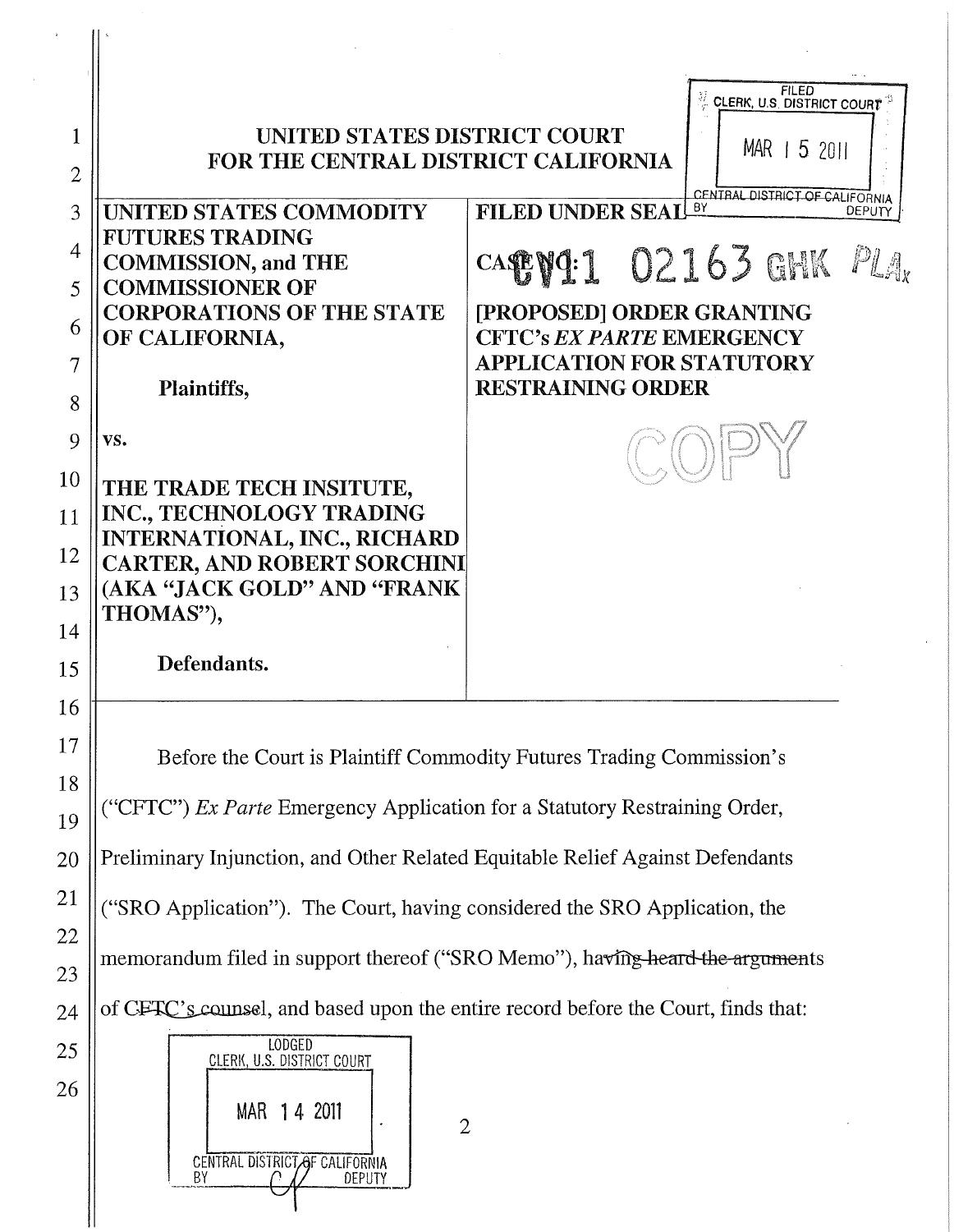1 | 1. This Court has jurisdiction over the parties and over the subject matter <sup>2</sup> of this action pursuant to Section 6c of the Commodity Exchange Act (the "Act"), as amended by the Food, Conservation, and Energy Act of 2008, Pub. L. No. 110- 5 246, Title XIII (the CFTC Reauthorization Act of 2008), §§ 13101-13204, 122  $6 \text{ s}$  Stat. 1651 (enacted June 18, 2008), to be codified at 7 U.S.C. § 13a-1. 2. Venue lies properly within this District pursuant to Section 6c(e) of 9 || the Act, to be codified at 7 U.S.C.  $\S$  13a-1(e).

3. There is good cause to believe that defendants The Trade Tech Institute, Inc. ("Trade Tech"), Technology Trading International, Inc. ("Tech 13 || Trading"), Richard Carter ("Carter"), and Robert Sorchini (aka "Jack Gold" and 14 ||"Frank Thomas") ("Sorchini") (collectively, "Defendants") have engaged, are engaging, and are about to engage in acts and practices constituting violations of  $17$  the Act, to be codified at 7 U.S.C. §§ 1, *et seq.* 

4. There is good cause to believe that immediate and irreparable damage to the Court's ability to grant effective final relief for Defendants' clients in the form of monetary redress will occur from the sale, transfer, assignment, or other 22 disposition by Defendants of assets or records unless Defendants are immediately  $\begin{array}{c|c} 23 \end{array}$  restrained and enjoined by Order of the Court.

 $25 \parallel 5$ . Good cause exists for the freezing of assets owned, controlled, 26 || managed, or held by, on behalf of, or for the benefit of Defendants.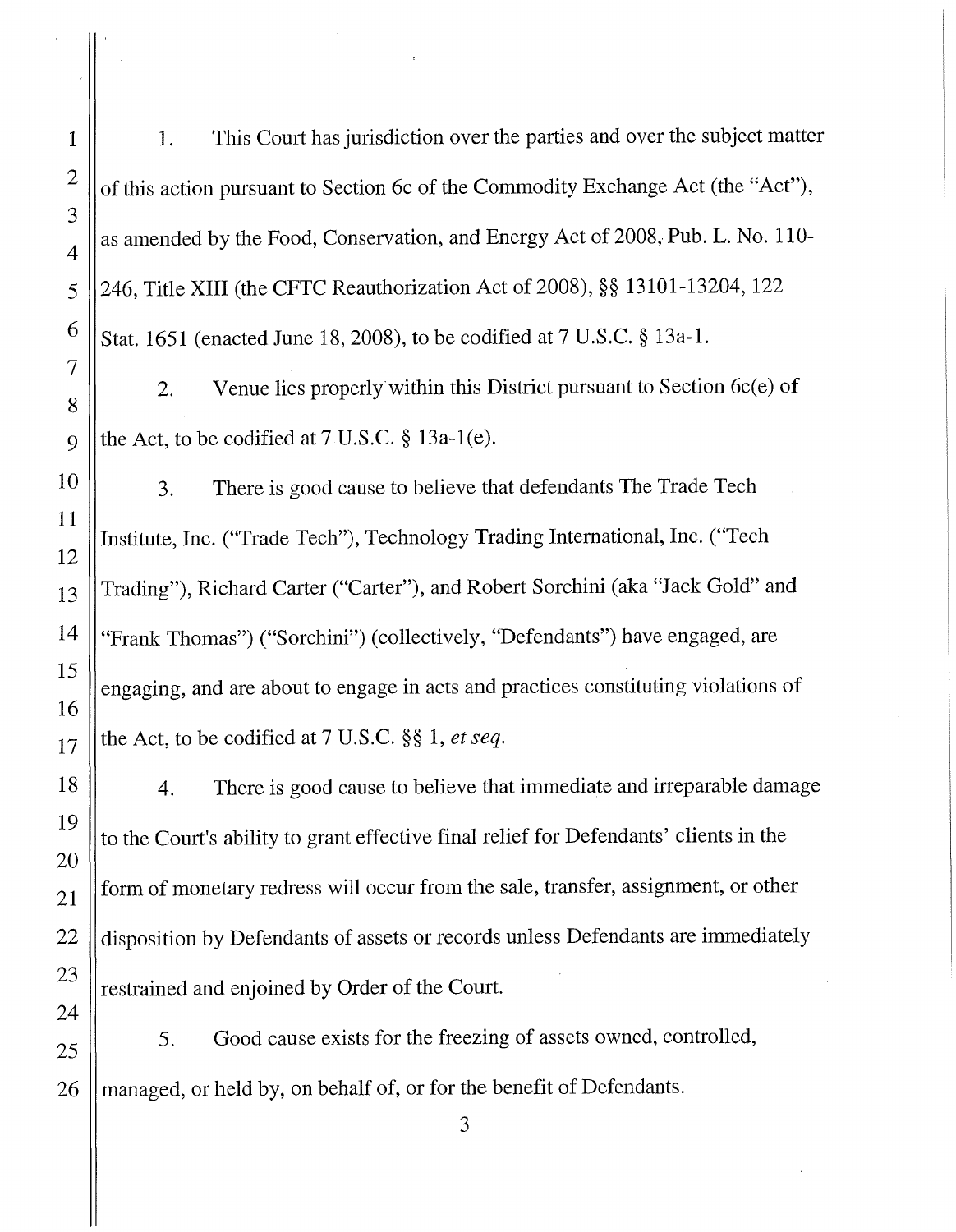1 6. Good cause exists for entry of an order prohibiting Defendants, their  $2 \parallel$  agents, servants, employees, assigns, attorneys, and persons in active concert or  $\frac{4}{4}$  | participation with Defendants, including any successor thereof, from destroying 5 ||records and/or denying CFTC representatives immediate access to inspect and  $6 \parallel$  copy records to ensure that CFTC representatives have immediate and complete access to those books and records.

7. Good cause exists for the Plaintiff to conduct expedited discovery in order to determine the full extent of Defendants' alleged wrongdoing, locate Defendants' other clients, identify assets of Defendants, and clarify the source of  $13$  various funds.

8. Weighing the equities and considering the CFTC's likelihood of success in its claims for relief, the issuance of a statutory restraining order is in the public interest.

9. The interest of justice requires that the CFTC's obligation to notify Defendants' counsel of its Application, as is required by Central District of California Local Rule 7-19.1, be waived.

#### I.

#### DEFINITIONS

For purposes of this Order, the following definitions apply: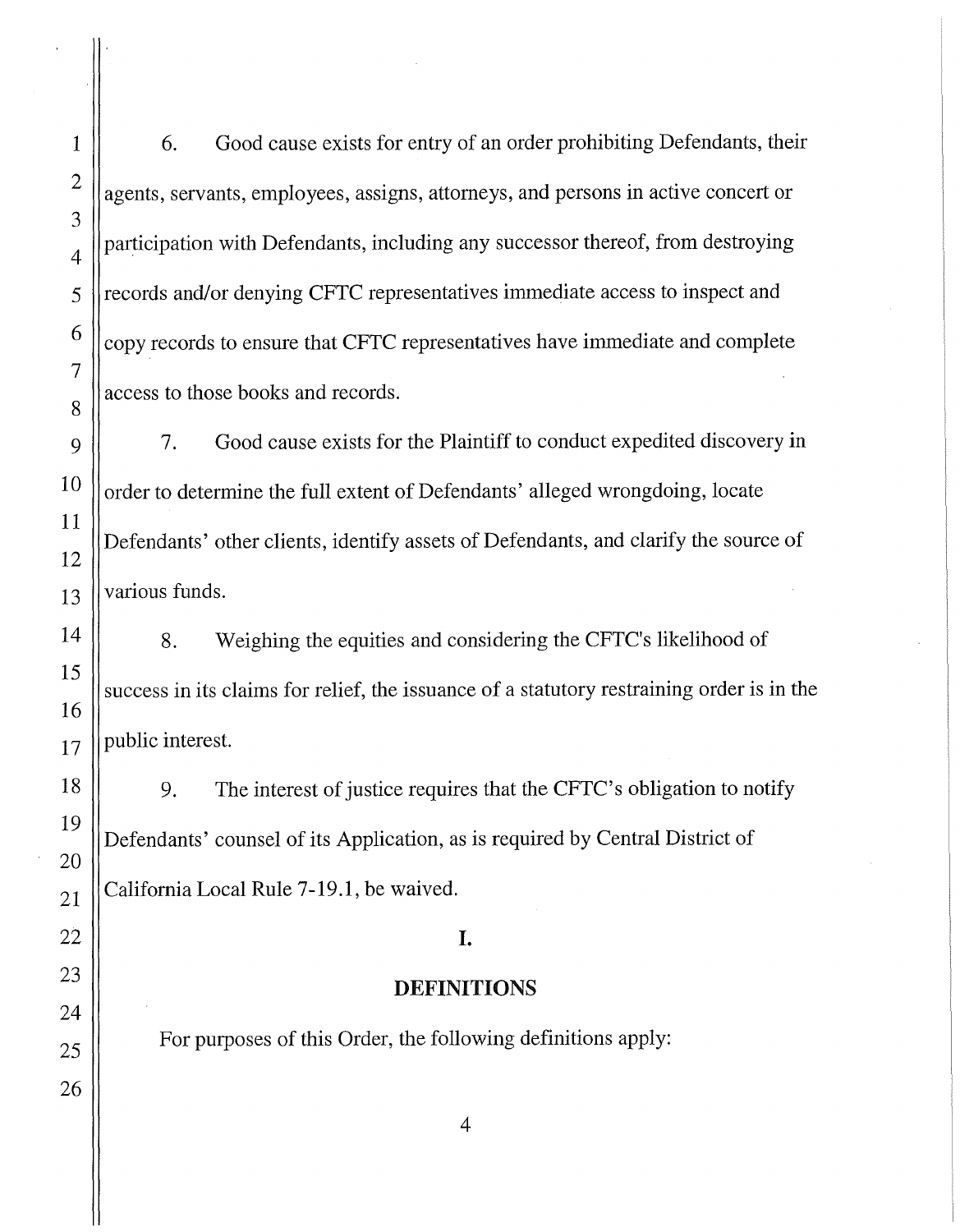1 | 10. The term "document" is synonymous in meaning and equal in scope to the usage of the term in Federal Rule of Civil Procedure ("FRCP") 34(a), and includes, but is not limited to, writings, drawings, graphs, charts, photographs, audio and video recordings, computer records, and other data compilations from which information can be obtained and translated, if necessary, through detection devices into reasonably usable form. A draft or non-identical copy is a separate document within the meaning of the term.

11. "Assets" mean any legal or equitable interest in, right to, or claim to, any real or personal property, whether individually or jointly, direct or indirect control, and wherever located, including, but not limited to: chattels, goods, instruments, equipment, fixtures, general intangibles, effects, leaseholds, mail or other deliveries, inventory, checks, notes, accounts (including, but not limited to, bank accounts and accounts at financial institutions), credits, receivables, lines of credit, contracts (including spot, futures, or options contracts), insurance policies, and all cash, wherever located.

12. "Defendants" shall mean and refer to not only Trade Tech, Tech Trading, Carter, and Sorchini but also to any d/b/a, successor, affiliate, subsidiary or other entity owned, controlled, managed or held by, on behalf of, or for the benefit of Trade Tech, Tech Trading, Carter, and/or Sorchini.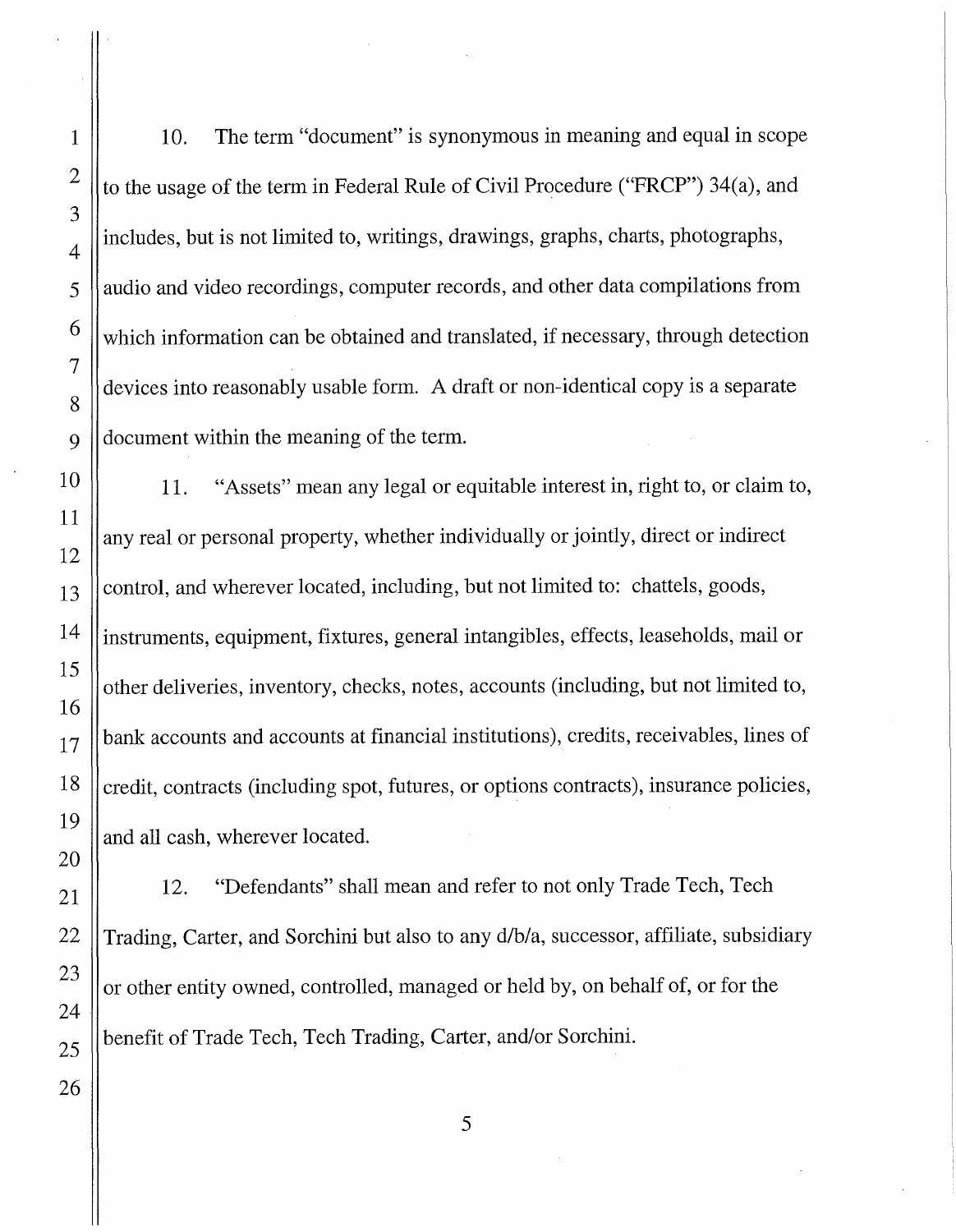# RELIEF GRANTED

II.

# Order Against Transfer, Dissipation, and Disposal of Assets IT IS HEREBY ORDERED that:

13. Defendants and their agents, servants, employees, assigns, attorneys, and persons in active concert or participation with them, including any successor 9 thereof, and persons in active concert or participation with them, who receive actual notice of this Order by personal service or otherwise, are immediately restrained and enjoined from directly or indirectly transferring, selling, alienating,  $_{13}$  ||liquidating, encumbering, pledging, leasing, loaning, assigning, concealing, 14 dissipating, converting, withdrawing, or otherwise disposing of any of Defendants' Assets, wherever located, including Defendants' Assets held outside the United States, except as provided in Section III of this Order, or as otherwise ordered by the Court. The Assets affected by this paragraph shall include both existing Assets and Assets acquired after the effective date of this Order.

 $21$  14. Defendants are restrained and enjoined from directly or indirectly opening or causing to be opened any safe deposit boxes titled in the name of, or subject to, access by Defendants.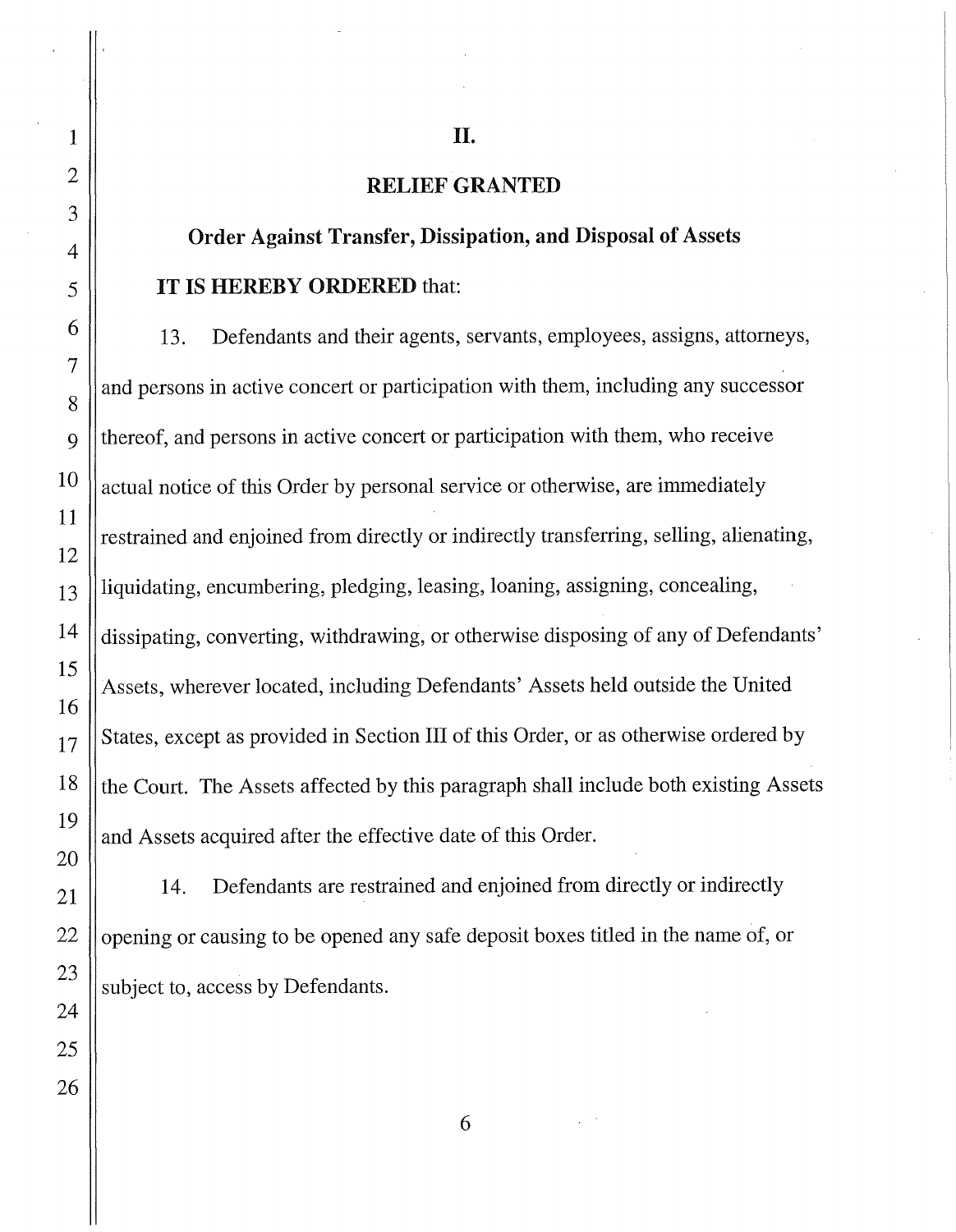# III.

# Accounting and Transfer of Funds and Documents

IT IS FURTHER ORDERED that within five (5) business days following  $5$  || the service of this Order, Defendants shall:

15. Provide the CFTC with a full accounting of all Defendants' Assets, both inside and outside of the United States, from January 1, 2007 to the date of 9 || this Order;

16. Transfer to the territory of the United States all funds, documents, and assets (other than real property) located outside the United States that are held by  $_{13}$  | each and every Defendant for their benefit, or under their direct or indirect control,  $14$  whether jointly or singly; and

17. Provide the CFTC access to all records of Defendants held by  $\frac{17}{17}$  financial institutions located within or outside the territorial United States by 18 Signing the Consent to Release of Financial Records attached to this Order.

#### IV.

#### Directives to Financial Institutions and Others

IT IS FURTHER ORDERED, pending further Order of this Court, that any financial or brokerage institution, business entity, or person that holds or has held, controls or has controlled, or maintains or has maintained custody of any of 26 Defendants' Assets at any time since January 1, 2007, shall: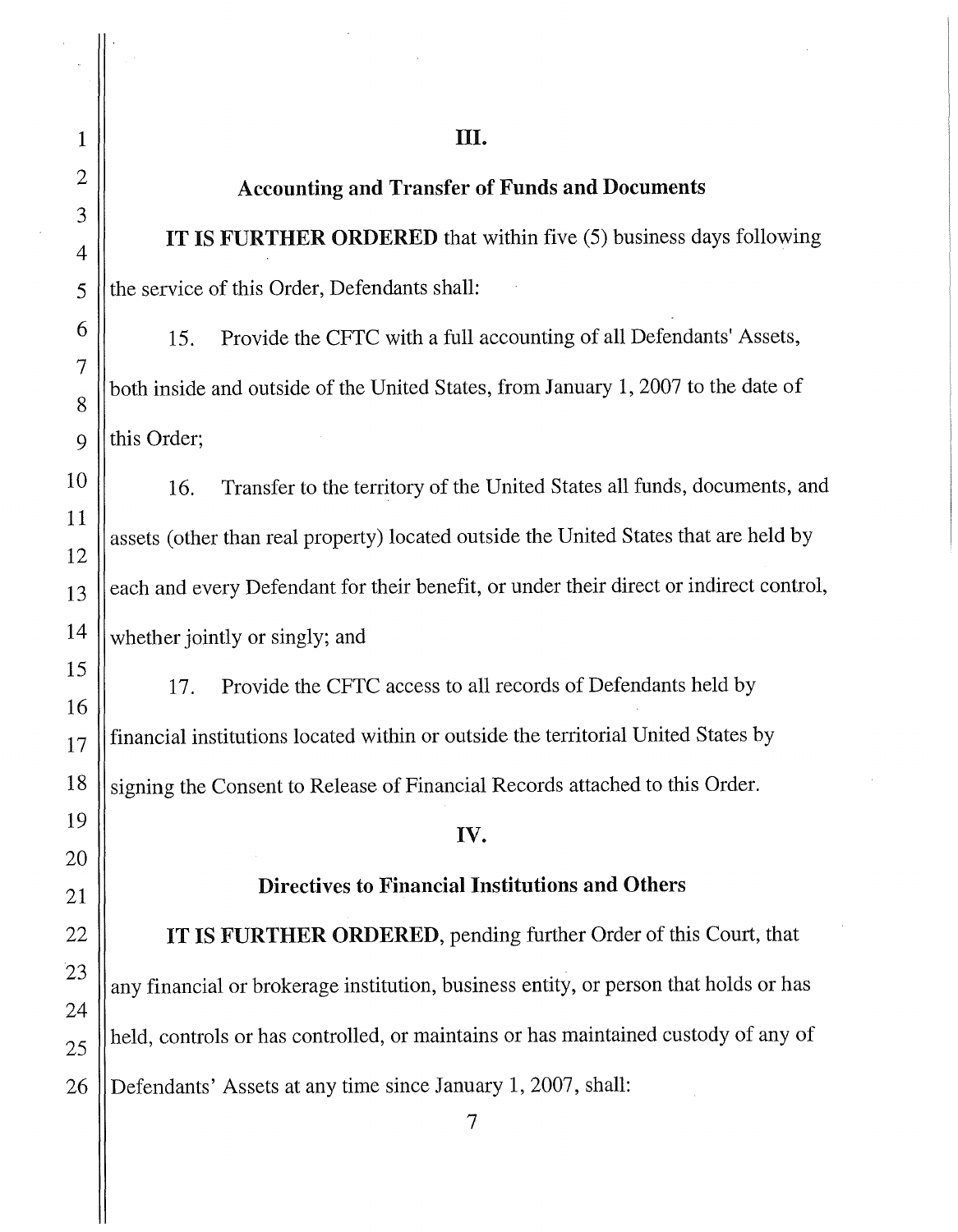1 | 18. Prohibit Defendants and all other persons from withdrawing,  $\parallel$  removing, assigning, transferring, pledging, encumbering, disbursing, dissipating,  $\mathcal{A}$  | converting, selling, or otherwise disposing of Defendants' Assets, except as | directed by further Order of the Court;

19. Deny Defendants and all other persons access to any safe deposit box that is: (a) owned, controlled, managed, or held by, on behalf of, or for the benefit 9  $\|\$  of Defendants, either individually or jointly; or (b) otherwise subject to access by | Defendants;

20. Provide counsel for the CFTC, within five (5) business days of  $_{13}$  ||receiving a copy of this Order, a statement setting forth: (a) the identification || number of each and every account or other asset owned, controlled, managed, or held by, on behalf of, or for the benefit of Defendants, either individually or ||jointly; (b) the balance of each such account, or a description of the nature and value of such asset as of the close of business on the day on which this Order is served, and, if the account or other asset has been closed or removed, the date closed or removed, the total funds removed in order to close the account, and the  $\parallel$  name of the person or entity to whom such account or other asset was remitted; and (c) the identification of any safe deposit box that is owned controlled, managed, or held by, on behalf of, or for the benefit of Defendants, either individually or 26 || jointly, or is otherwise subject to access by Defendants; and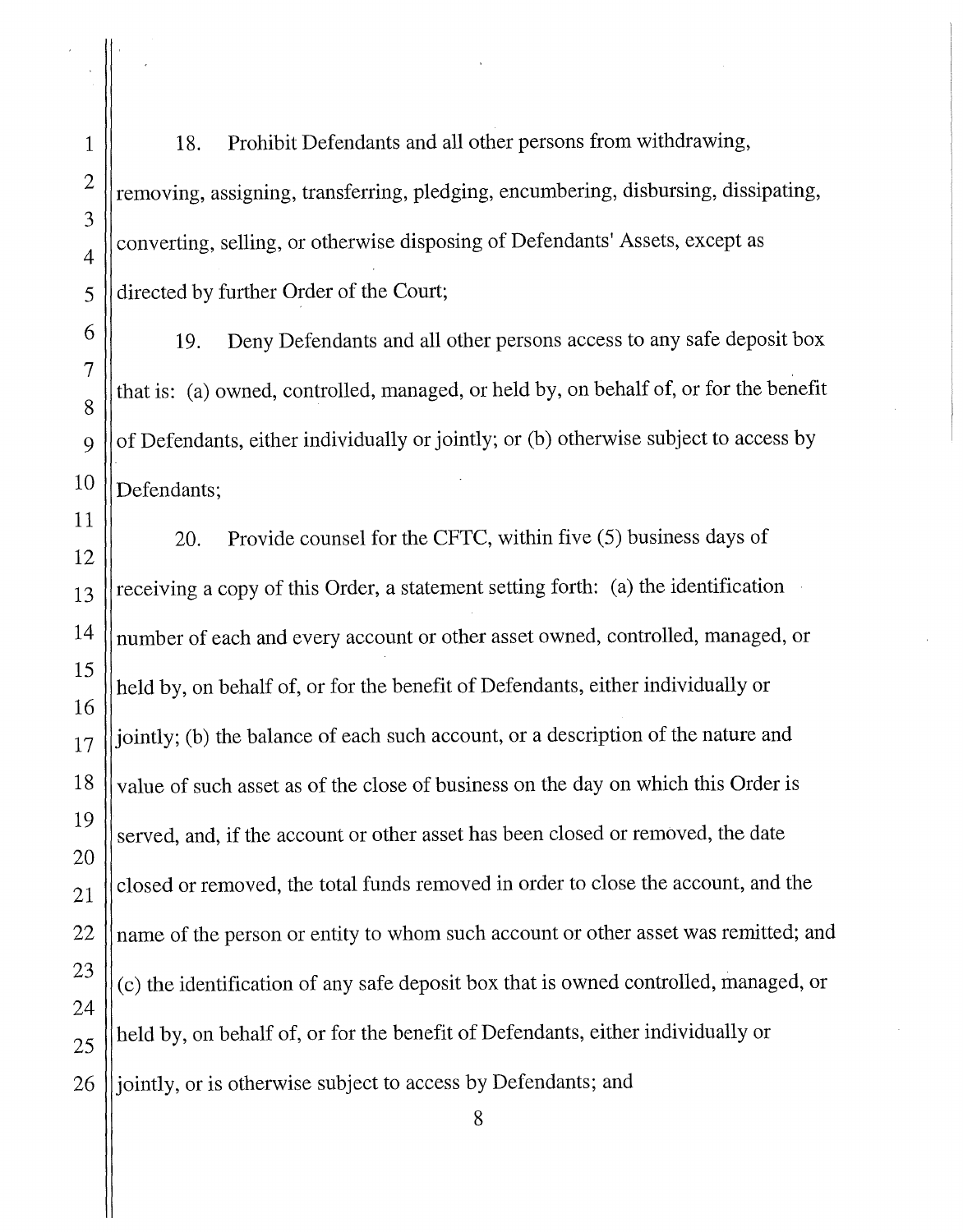1 | 21. Upon request by the CFTC, promptly provide the CFTC with copies of all records or other documentation pertaining to such account or asset, including, but not limited to, originals or copies of account applications, account statements, signature cards, checks, drafts, deposit tickets, transfers to and from the  $6 \parallel$  accounts, all other debit and credit instruments or slips, currency transaction  $\left\Vert \rho \right\Vert$  reports, Internal Revenue Service Form 1099s, and safe deposit box logs.

#### Maintenance of Business Records

#### IT IS FURTHER ORDERED that:

22. Defendants, and their agents, servants, employees, assigns, attorneys, and persons in active concert or participation with Defendants, including any successor thereof, and all other persons or entities who receive notice of this Order by personal service or otherwise, are immediately restrained and enjoined from directly or indirectly destroying, mutilating, erasing, altering, concealing or disposing of, in any manner, directly or indirectly, any documents that relate to the business practices at issue in the Complaint or business or personal finances of 22 Defendants and their subsidiaries or affiliates.

### VI.

# Inspection and Copying of Books and Records

IT IS FURTHER ORDERED that: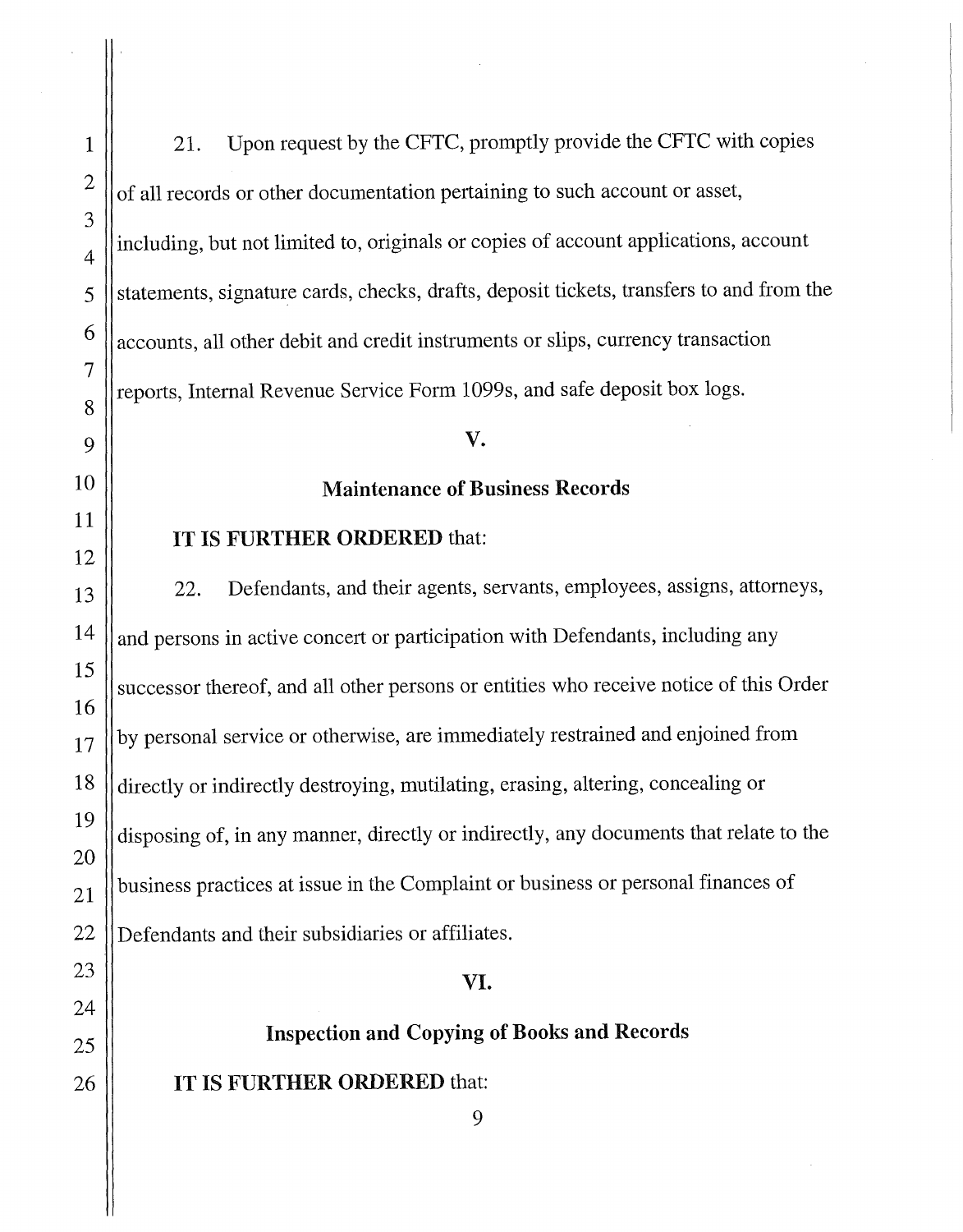1 23. Representatives of the CFTC shall immediately be allowed to inspect <sup>2</sup> the books, records, and other documents of Defendants and their agents, including, but not limited to, electronically stored information, tape recordings, and computer 5 discs, wherever they may be situated and whether they are in the person of  $\begin{array}{c} 6 \end{array}$  Defendants or others, and to copy said documents, information and records, either on or off Defendants' premises;

 $9 \parallel$  24. Defendants, and their subsidiaries, affiliates, and their officers, agents,  $10 \parallel$  servants, employees and attorneys, shall, within 24 hours of the service of this Order, cause to be prepared and delivered to the CFTC, a detailed and complete schedule of all desk top computers, laptop computers and/or any other electronic storage devices or mobile devices, including, without limitation, smart phones and personal digital assistants (collectively, "Computing Devices") owned and/or used  $17$  || by them in connection with Defendants' business. The schedules required by this  $18$   $\parallel$  section shall include at a minimum the make, model and description of each Computing Device, along with its location, the name of the person primarily  $21$  assigned to use the Computing Device, and all passwords necessary to access and 22  $\parallel$  use the software contained on the Computing Device. The CFTC shall be authorized to make an electronic, digital or hard copy of all of the data contained on the Computing Devices.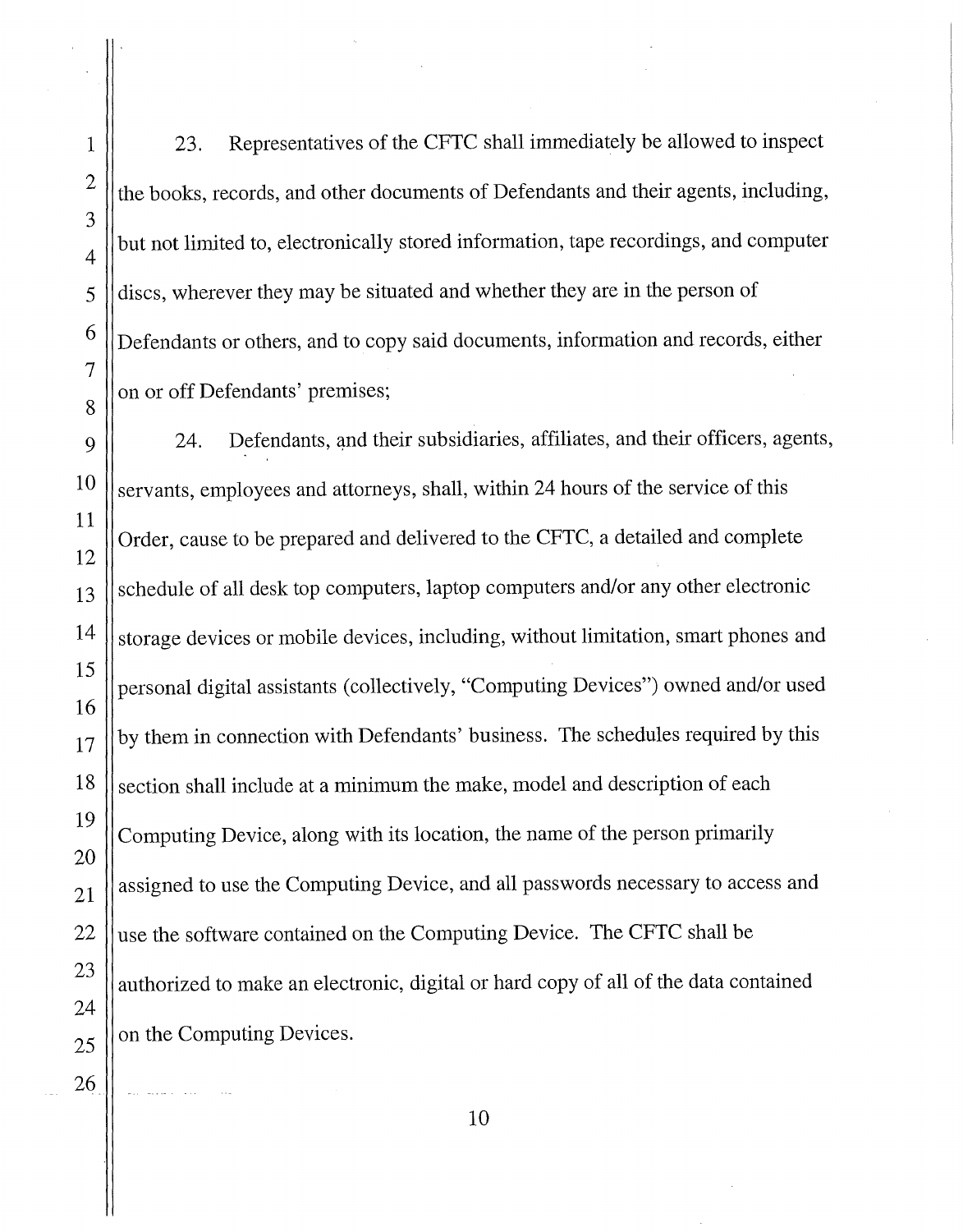1 25. Defendants and their agents, servants, employees, assigns, attorneys,  $2 \parallel$  and persons in active concert or participation with Defendants, including any successor thereof, who receive actual notice of this Order by personal service or 5 || otherwise, including facsimile or other electronic transmission, shall cooperate  $6 \parallel$  fully with the CFTC to locate and provide to representatives of the CFTC all books and records of Defendants, wherever such books and records may be situated, and  $9$  ||to locate and provide to representatives of the CFTC information regarding the  $10$  whereabouts of Defendants.

#### VII.

# 13 || **Order Granting Expedited Discovery**

# $14$  || IT IS HEREBY ORDERED that:

26. The CFTC may conduct expedited discovery, removing the  $17$  ||prohibition upon discovery before the early meeting of counsel pursuant to FRCP 18  $||26(f)$ , in accordance with FRCP 26(d), and that the CFTC may take depositions of Defendants and non-parties subject to two calendar days notice pursuant to FRCP 30(a) and 45, that notice may be given personally, by facsimile, or by electronic  $22$  || mail, and more than ten depositions may be taken and, if necessary, any deposition may last more than seven hours.

27. The CFTC may conduct expedited discovery to enable the CFTC to 26 fulfill its statutory duties and protect entities from further loss or damage. This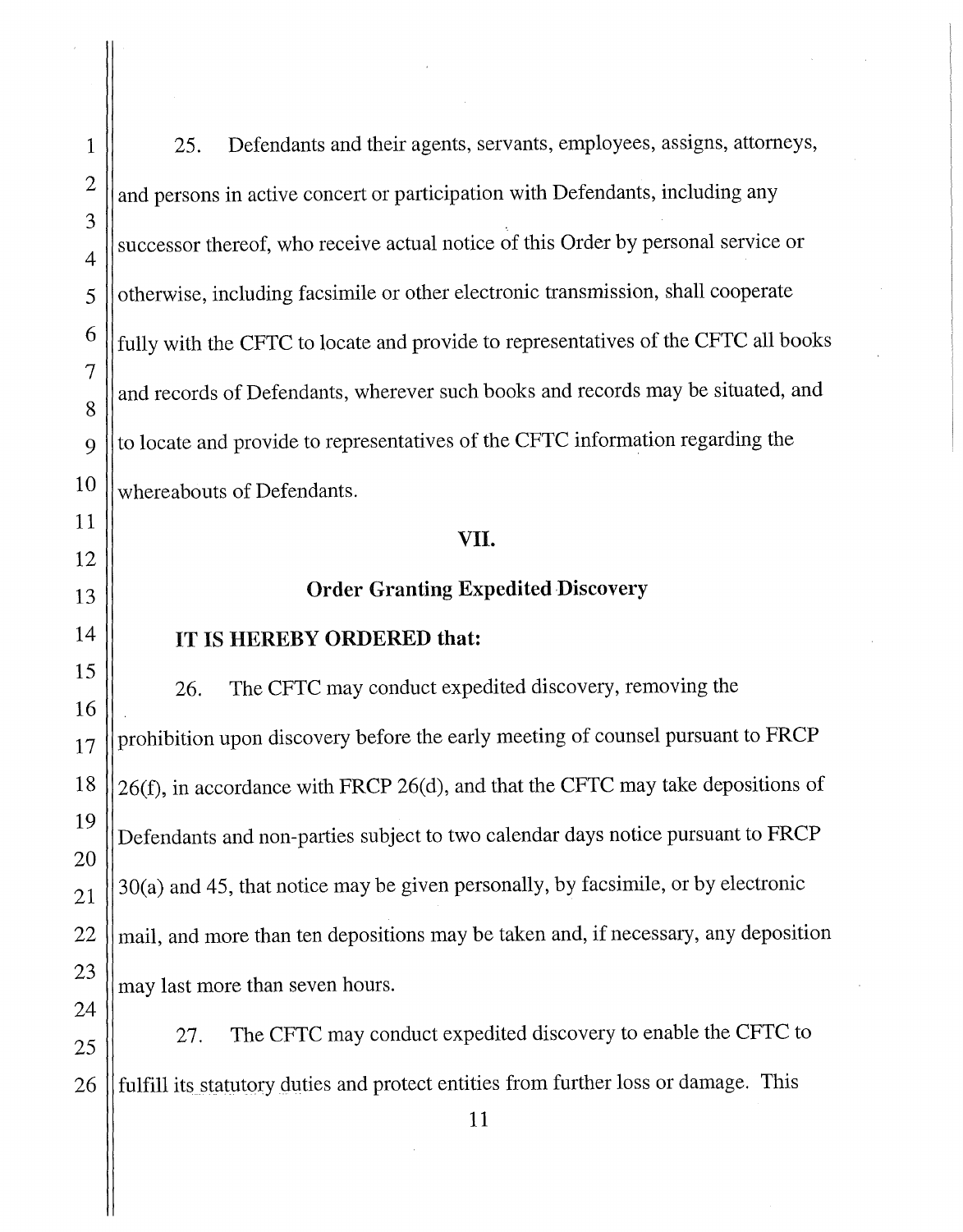1  $\parallel$  expedited discovery will allow the CFTC to determine the full extent of  $2 \parallel$  Defendants' alleged wrongdoing (including, but not limited to, the possible involvement of others), locate Defendants' other victims, identify Defendants' assets, and clarify the sources of various funds. VIII.

# **Bond** Not **Required of Plaintiff**

### IT IS FURTHER ORDERED that:

3

4

5

6

7

8

9

10

11

12

13

14

15

16

17

19

20

21

24

26

28. The CFTC is an agency of the United States of America and, accordingly, need not post a bond.

# IX.

# **Hearing**

# IT IS FURTHER ORDERED **that:**

29. The CFTC and Defendants shall appear before this Court on the  $28<sup>7</sup>$ 18  $\parallel$  day of Marth ........................ 2011, at  $\frac{9:30}{0}$ , <u>a</u>.m., before the Honorable Tudge George H. King at the United States Courthouse for the Central District of California,  $\sqrt{\frac{1}{5}}$ ,  $\sqrt{\frac{1}{5}}$ , to show cause, if 22  $\parallel$  there be any, why an Order for Preliminary Injunction should not be granted to 23 prohibit further violations of the Act and why the other relief requested should not  $25$  | be granted pending trial on the merits of this action.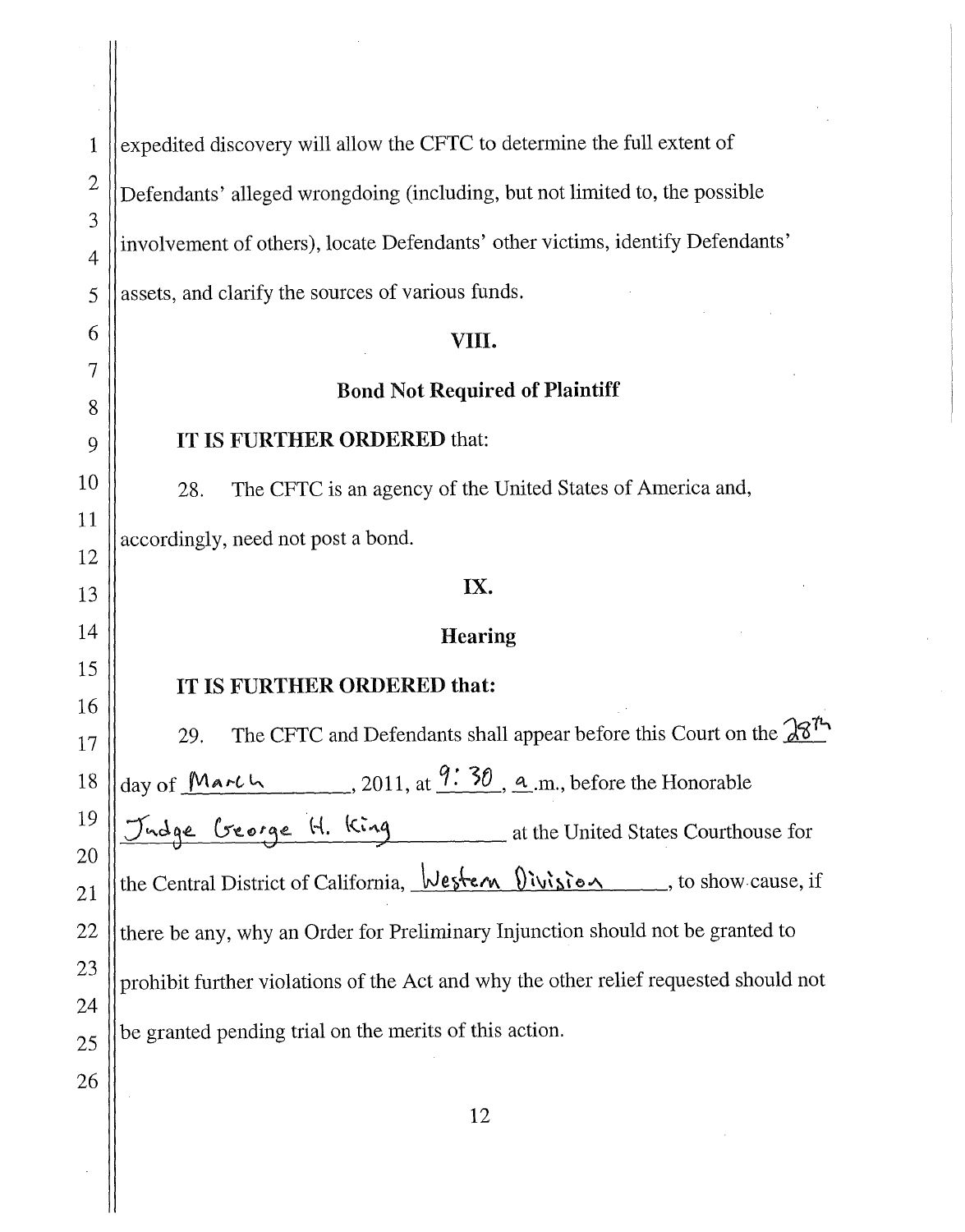1 | 30. Should any party wish to file a memorandum of law or other papers in 2 opposition to the CFTC's Application, all papers shall be filed on or before 3 by noon March  $\lambda$   $\lambda$  ,  $\lambda$  ,  $\lambda$  2011 and served via facsimile or overnight delivery to 4 5 the CFTC's Kansas City office no later than  $\lambda$  o'clock  $\mathbf{P}$ .m. on 6  $\mathcal{M}_{\mathbf{a}}$   $\mathcal{L}_{\mathbf{A}}$   $\mathcal{L}_{\mathbf{A}}$   $\mathcal{L}_{\mathbf{A}}$  , 2011. Any reply papers shall be filed with the Court 7 and delivered to opposing counsel no later than  $\lambda$  o'clock  $\mathbf{p}$ .m. on 8  $9\parallel$  March  $3\sim$ , 2011. Service of all papers shall be by electronic  $CopY$ A mandatory chambers 10 mail, facsimile, or personal service. Shall be provided at the time  $Filnq.$  $\sim$ 11 X. 12 13 || Service  $14$  || IT IS FURTHER ORDERED that: 15 31. Copies of this Order, summons and Complaint may be served by any 16  $17$  means, including facsimile transmission, upon any entity or person that may have 18 | possession, custody, or control of any documents or Defendants' Assets that may 19 be subject to any provision of this Order, and, additionally, that Jo Mettenburg, 20  $21$  Peter Riggs, Jeff Le Riche, Jennifer Chapin, Stephen Turley, Jeremy Christianson, 22 | Joyce Brandt, Gina Weydert, and Richard Glaser, or representatives thereof, and 23  $\parallel$  representative(s) of the U.S. Marshal Service are specially appointed by the Court 24  $25$  to effect service, and service on corporate entities may be effected by serving the 26 Summons, Complaint, or other process via overnight delivery to the registered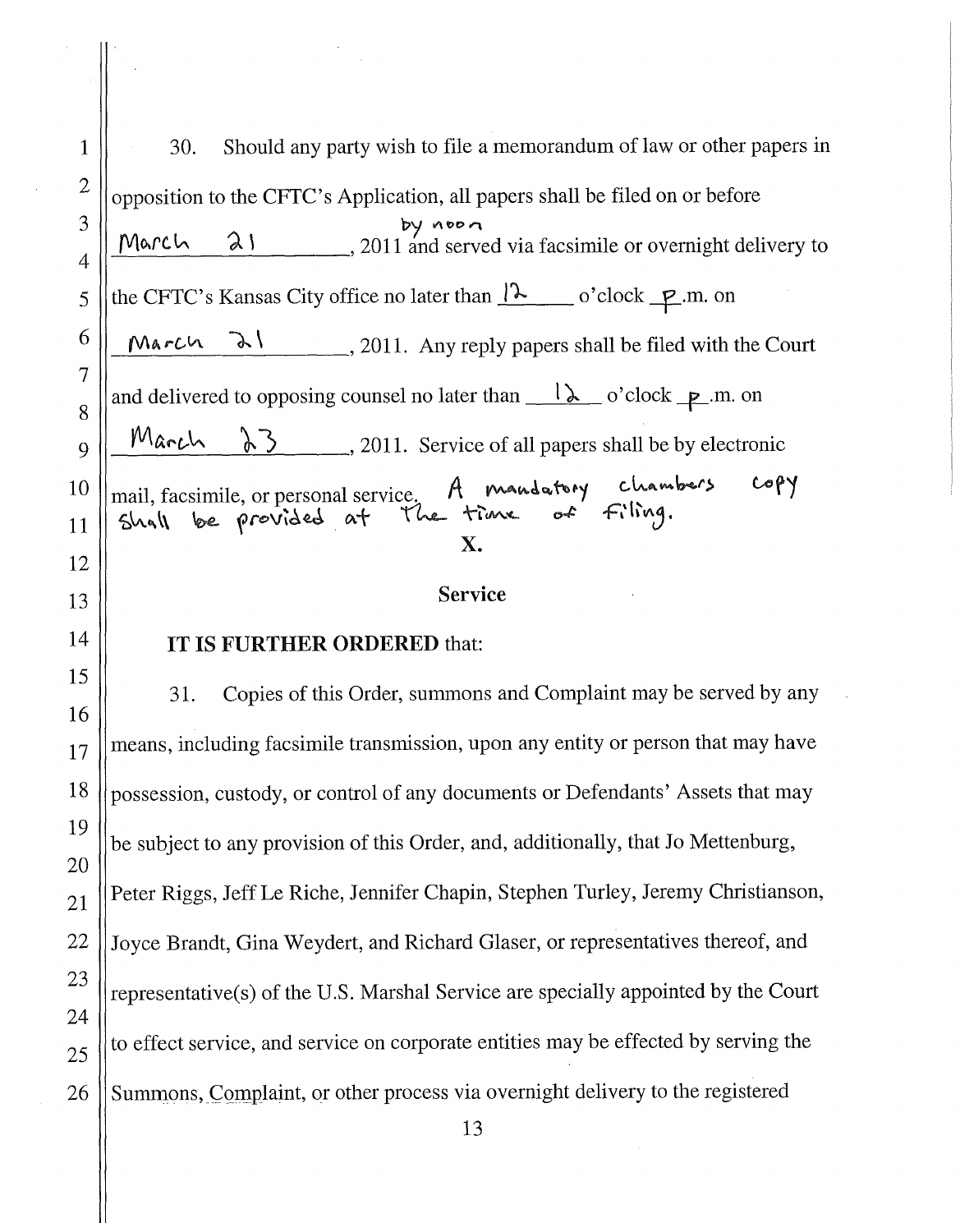1 agent of said corporate entities. Further, law enforcement officers, including but  $2 \parallel$  not limited to U.S. Marshals and members of the Los Angeles Police Department or other local law enforcement agencies, are authorized to assist CFTC 5 || representatives in effecting service of the Order, summons and Complaint upon  $\frac{6}{10}$  Defendants and carrying out the seizure of documents as set out in this Order in accordance with FRCP 4. The U.S. Marshals and members of the Los Angeles 9 || Police Department or other local law enforcement agencies shall be permitted to  $10$  accompany CFTC personnel to any location necessary to effectively execute this Order for the purpose of ensuring the security of CFTC personnel. Any fees  $13$  ||incurred by the CFTC for services rendered by the U.S. Marshals shall be waived. <sup>14</sup> The U.S. Marshals and members of the Los Angeles Police Department or other local law enforcement agencies are hereby held harmless for their actions in  $_{17}$  effecting the provisions of this Order.

# XI.

# Force **and** Effect

IT IS FURTHER ORDERED that this Order shall remain in full force and  $22$  effect until further order of this Court and that this Court retains jurisdiction of this  $23$  || matter for all purposes.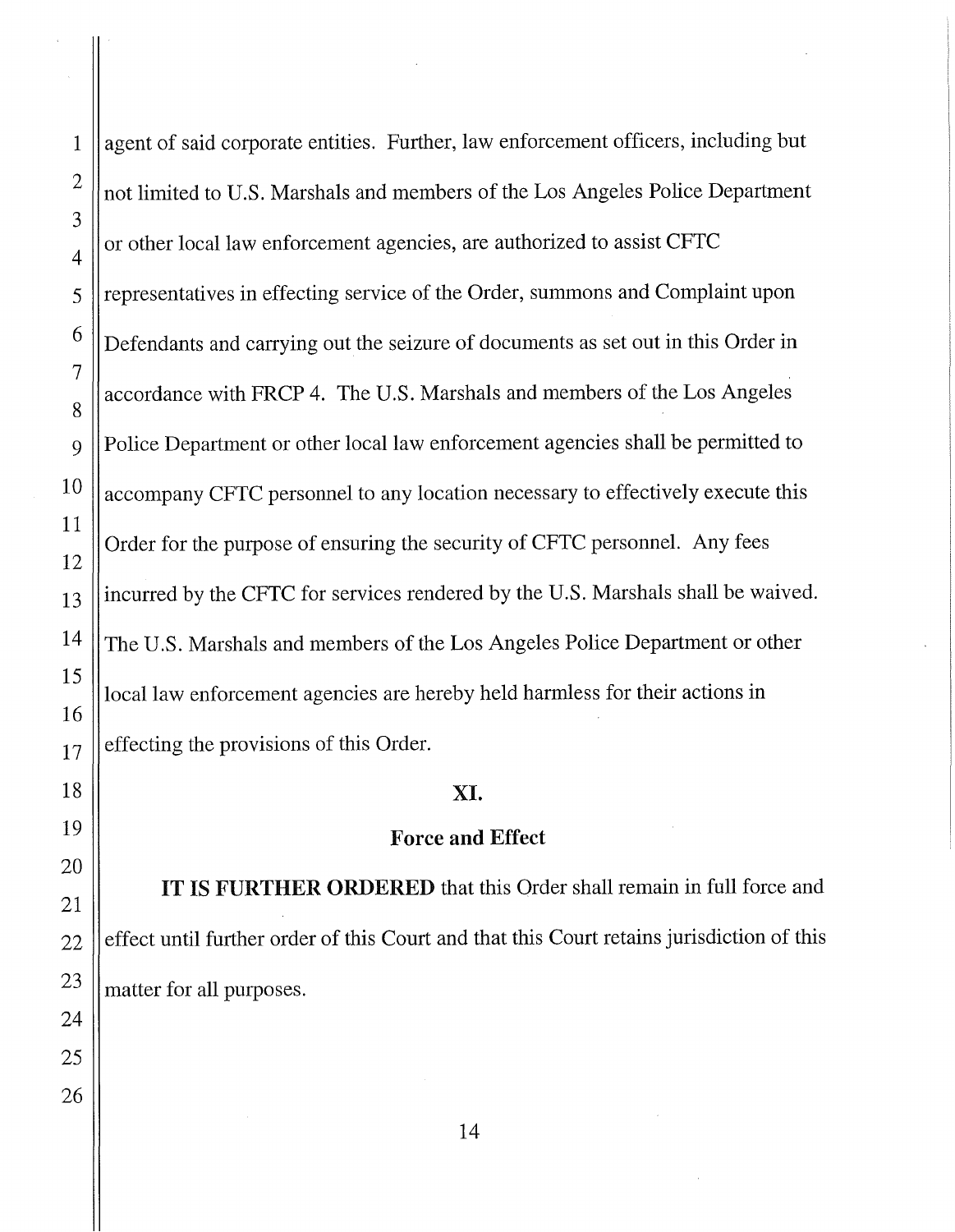|                | $\label{eq:2.1} \frac{1}{\sqrt{2}}\left(\frac{1}{\sqrt{2}}\right)^{2} \left(\frac{1}{\sqrt{2}}\right)^{2} \left(\frac{1}{\sqrt{2}}\right)^{2} \left(\frac{1}{\sqrt{2}}\right)^{2} \left(\frac{1}{\sqrt{2}}\right)^{2} \left(\frac{1}{\sqrt{2}}\right)^{2} \left(\frac{1}{\sqrt{2}}\right)^{2} \left(\frac{1}{\sqrt{2}}\right)^{2} \left(\frac{1}{\sqrt{2}}\right)^{2} \left(\frac{1}{\sqrt{2}}\right)^{2} \left(\frac{1}{\sqrt{2}}\right)^{2} \left(\$ |
|----------------|--------------------------------------------------------------------------------------------------------------------------------------------------------------------------------------------------------------------------------------------------------------------------------------------------------------------------------------------------------------------------------------------------------------------------------------------------------|
| $\mathbf{1}$   | <b>IT IS SO ORDERED</b> , at $\frac{\lambda_0}{\lambda_1}$ $\frac{\lambda_1}{\lambda_2}$ , on the $\frac{\lambda_2}{\lambda_1}$ day of                                                                                                                                                                                                                                                                                                                 |
| $\cdot 2$      | $M$ ars 2011, at _________.m.                                                                                                                                                                                                                                                                                                                                                                                                                          |
| 3              |                                                                                                                                                                                                                                                                                                                                                                                                                                                        |
| $\overline{4}$ |                                                                                                                                                                                                                                                                                                                                                                                                                                                        |
| 5              | aB Colan                                                                                                                                                                                                                                                                                                                                                                                                                                               |
| 6              | UNITED STATES DISTRICT JUDGE<br>CENTRAL DISTRICT OF CALIFORNIA                                                                                                                                                                                                                                                                                                                                                                                         |
| $\overline{7}$ | <b>AUDREY COLLINS</b><br>一次                                                                                                                                                                                                                                                                                                                                                                                                                            |
| 8              |                                                                                                                                                                                                                                                                                                                                                                                                                                                        |
| 9              |                                                                                                                                                                                                                                                                                                                                                                                                                                                        |
| 10             |                                                                                                                                                                                                                                                                                                                                                                                                                                                        |
| 11             |                                                                                                                                                                                                                                                                                                                                                                                                                                                        |
| 12             |                                                                                                                                                                                                                                                                                                                                                                                                                                                        |
| 13             |                                                                                                                                                                                                                                                                                                                                                                                                                                                        |
| 14             |                                                                                                                                                                                                                                                                                                                                                                                                                                                        |
| 15             |                                                                                                                                                                                                                                                                                                                                                                                                                                                        |
| 16             |                                                                                                                                                                                                                                                                                                                                                                                                                                                        |
| 17             |                                                                                                                                                                                                                                                                                                                                                                                                                                                        |
| 18             |                                                                                                                                                                                                                                                                                                                                                                                                                                                        |
| 19             |                                                                                                                                                                                                                                                                                                                                                                                                                                                        |
| 20             |                                                                                                                                                                                                                                                                                                                                                                                                                                                        |
| 21             |                                                                                                                                                                                                                                                                                                                                                                                                                                                        |
| 22             |                                                                                                                                                                                                                                                                                                                                                                                                                                                        |
| 23             |                                                                                                                                                                                                                                                                                                                                                                                                                                                        |
| 24             |                                                                                                                                                                                                                                                                                                                                                                                                                                                        |
| 25             |                                                                                                                                                                                                                                                                                                                                                                                                                                                        |
| 26             |                                                                                                                                                                                                                                                                                                                                                                                                                                                        |
|                | 15                                                                                                                                                                                                                                                                                                                                                                                                                                                     |

 $\tilde{\psi}^{(1)}$